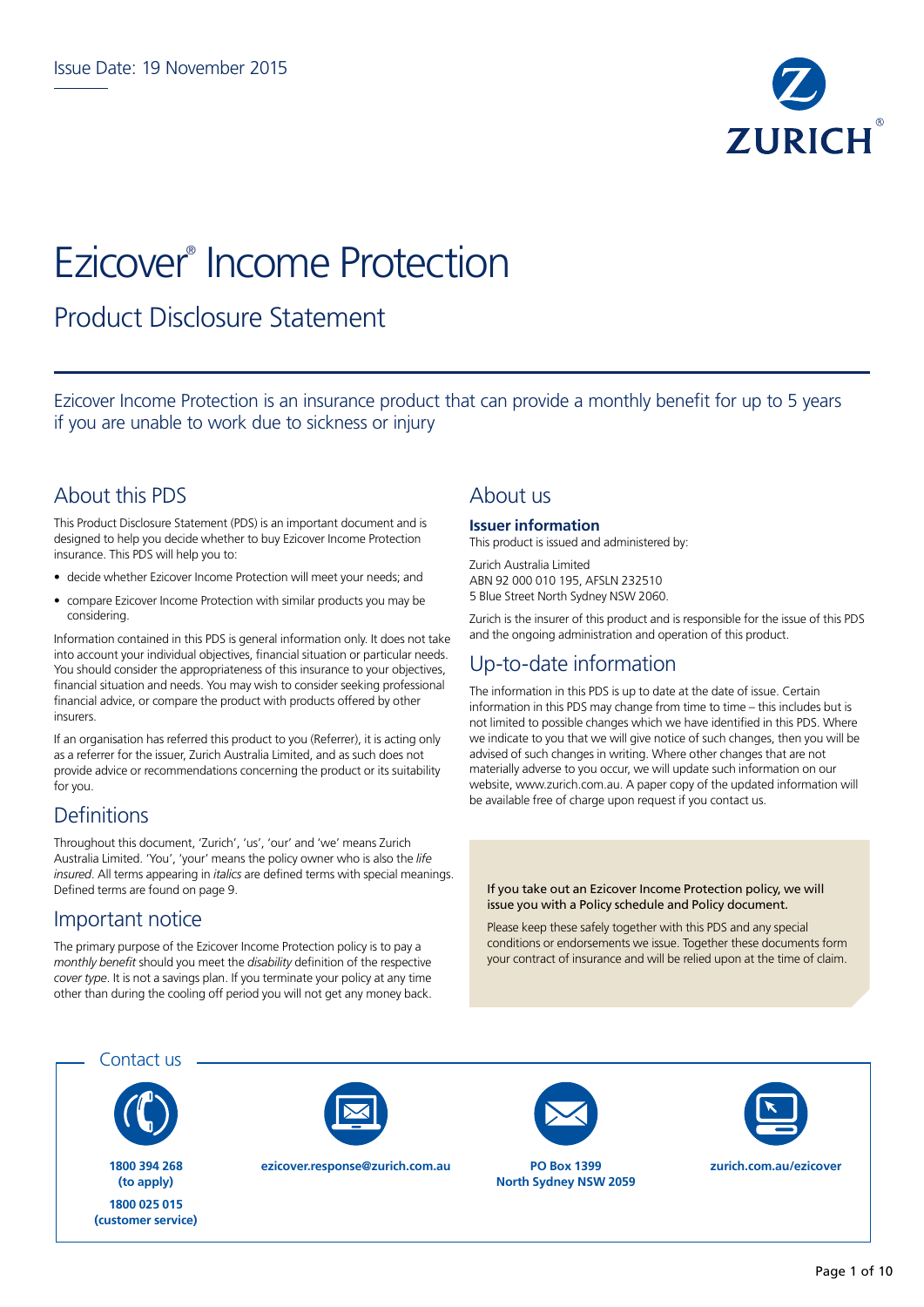## Why Zurich?

The Zurich insurance group is one of the world's largest insurance based financial services groups and operates on a truly global basis.

With local lineage protecting Australians for almost 55 years, Zurich is proud to provide customers peace of mind through its longevity and global security.



Currently operating in over 170 countries.



Top-rated Australian based customer service.



Commitment to fast and sensitive claims payments.



Real value for money, without compromising quality of our service.

## Protecting your income…

For most of us the lifestyle we enjoy is thanks to our ability to work and earn an income, so what would happen if you got sick or injured and couldn't work? That's where Ezicover Income Protection can assist, by helping you maintain your lifestyle while you concentrate on your recovery.

Ezicover Income Protection can pay you a *monthly benefit* if due to *sickness* or *injury* you are *disabled* and *unable to work*. You can choose to use the monthly payments however you wish, it is there for you and your family to cover everyday expenses bills and commitments while you are recovering.

We all have different working and health circumstances, meaning not everyone is eligible for income protection. That's where Ezicover Income Protection is different. If you have a medical condition or history that prevents you getting cover for *sickness* and *injury*, Injury only cover may be available.

If you are a homemaker, casual employee, or self-employed and have been in business for less than 12 months, Essentials cover may be available to you.

If you have Sickness & Injury or Injury only cover the policy can pay you a *monthly benefit* while you are *disabled* and *unable to work*. If you have Essentials cover, it can pay you a *monthly benefit* while you are *disabled*, *unable to work* and unable to perform the specified *regular daily activities*.

## Why choose Ezicover Income Protection?



\$

**FREE**

nnnnr

## Cover for more people

- Monthly payments of 75% of *pre-disability income*, up to \$12,000 per month
- Specific terms of cover available for homemakers or people with employment or health restrictions

### Extra help when needed

- Lump sum payout for *Heart attack*, *Cancer* or *Stroke* with no *waiting period*
- A \$500 Return-to-work benefit to help with extra expenses when claim ends
- While we are paying you a *monthly benefit*, we will waive your insurance *premiums*

### Affordable – cover to suit your budget

- *Premiums* are generally tax deductible, and *monthly benefits* are generally tax assessable
- Discount of 5.7% if you choose to pay your premium annually
- 5% discount if you also have an Ezicover Life insurance policy
- First month's cover FREE

#### Flexible – cover that meets your changing needs

- Inflation protection available if your income regularly increases
- If you ever need a little help, you can keep your cover going by reducing your sum insured with the Reducing income feature, or put your cover on hold with the Premium holiday feature
- Applying is quick and easy
- Online or phone application
- World-wide cover

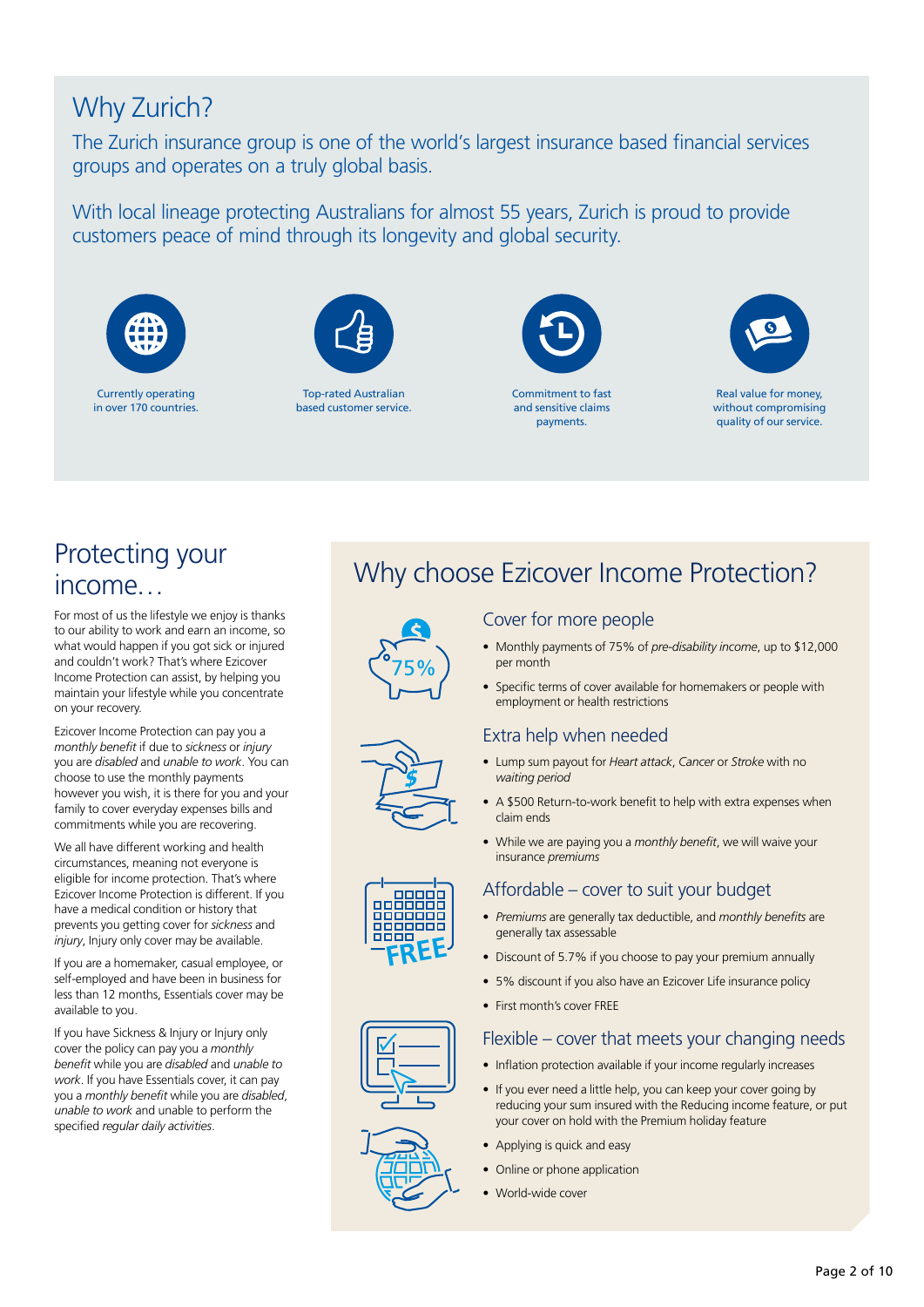## More about Ezicover Income Protection

| <b>Sickness &amp; Injury</b><br>Cover Type             |                                                                                                                                                                                                                                                             | <b>Essentials</b>                                                                                                                                                                                                                                                                                                                                                                      | <b>Injury only</b>                                                                                                                                             |  |  |
|--------------------------------------------------------|-------------------------------------------------------------------------------------------------------------------------------------------------------------------------------------------------------------------------------------------------------------|----------------------------------------------------------------------------------------------------------------------------------------------------------------------------------------------------------------------------------------------------------------------------------------------------------------------------------------------------------------------------------------|----------------------------------------------------------------------------------------------------------------------------------------------------------------|--|--|
|                                                        |                                                                                                                                                                                                                                                             |                                                                                                                                                                                                                                                                                                                                                                                        |                                                                                                                                                                |  |  |
| What does it do?                                       | Pays a monthly benefit while you are<br>disabled and unable to work in any<br>occupation solely due to sickness or injury                                                                                                                                   | Pays a monthly benefit while you are<br>disabled solely due to sickness or injury<br>and you are;<br>• unable to work in any occupation; and<br>• unable to perform at least three of the<br>defined regular daily activities                                                                                                                                                          | Pays a monthly benefit while you are<br>disabled and unable to work in any<br>occupation solely due to injury                                                  |  |  |
| Who is it for?                                         | To apply for any of the Ezicover Income Protection cover types you must be aged between 19 and 60, be an Australian citizen or<br>holding permanent resident status of Australia, and reside in Australia on a permanent basis.                             |                                                                                                                                                                                                                                                                                                                                                                                        |                                                                                                                                                                |  |  |
|                                                        | You are eligible to apply for this cover<br>type if:<br>• you are permanently employed and<br>working more than 20 hours per week<br>• you are a contractor or self-employed<br>and have been in the same business or<br>occupation for more than 12 months | You are eligible to apply for this cover<br>type if:<br>• you are a homemaker<br>• you are not in a job with regular pay<br>• you are casually employed<br>• you work less than 20 hours per week<br>• you are a contractor or self-employed<br>and have been in the same business or<br>occupation for less than 12 months<br>• you have an income of less than<br>\$16,000 per annum | This cover may be offered to you if:<br>• you suffer from a medical condition<br>that makes it difficult for you to qualify<br>for the Sickness & Injury cover |  |  |
| How long is the<br>waiting period?                     | Choice of:<br>30, 60 or 90 days                                                                                                                                                                                                                             | 30 days                                                                                                                                                                                                                                                                                                                                                                                | Choice of:<br>30, 60 or 90 days                                                                                                                                |  |  |
| What is the benefit<br>period?                         | Choice of:<br>1, 2 or 5 years                                                                                                                                                                                                                               | Choice of:<br>1 or 2 years                                                                                                                                                                                                                                                                                                                                                             | Choice of:<br>1, 2 or 5 years                                                                                                                                  |  |  |
| How frequently are<br>benefits paid?                   | Benefit payments, for all valid claims, are made monthly, with the first payment commencing 15 days after the waiting period<br>ends, helping you better manage your expenses. Benefits under this policy are payable to you, the policy owner.             |                                                                                                                                                                                                                                                                                                                                                                                        |                                                                                                                                                                |  |  |
| What is the minimum \$1,000 per month<br>cover amount? |                                                                                                                                                                                                                                                             | \$1,000 per month                                                                                                                                                                                                                                                                                                                                                                      | \$1,000 per month                                                                                                                                              |  |  |
| What is the<br>maximum cover<br>amount?                | Maximum 75% of your pre-disability<br>income up to \$12,000 per month                                                                                                                                                                                       | \$3,000 per month                                                                                                                                                                                                                                                                                                                                                                      | Maximum of 75% of your pre-disability<br>income up to \$12,000 per month                                                                                       |  |  |
| Is proof of income<br>required at<br>application?      | No, proof of income is required at claim<br>time rather than application stage.                                                                                                                                                                             | No, the benefit is equal to your selected<br>cover amount noted on your Policy<br>schedule. No proof of income is required.                                                                                                                                                                                                                                                            | No, proof of income is required at claim<br>time rather than application stage.                                                                                |  |  |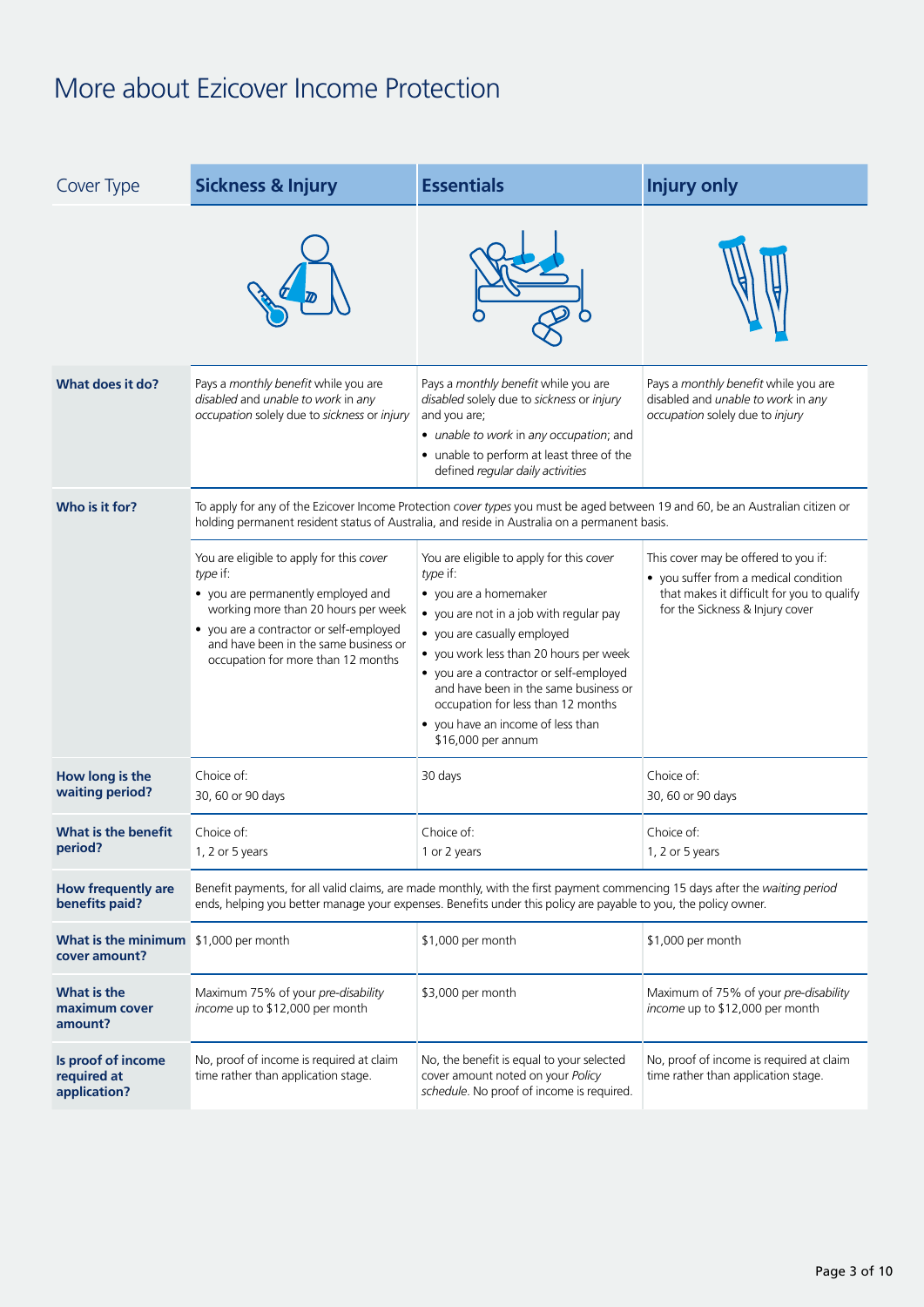| Cover Type                                                            | <b>Sickness &amp; Injury</b>                                                                                                                                                                                                                                                                                                                                                                                                                                                                                       | <b>Essentials</b>                                                                                                                                                                                                                                                                                                                                                                                                                                                                                                                                                                                                                                                                                                                                                                                                                                                                                                                                                                                                                                                                                                                                                                                                                                                                                       | <b>Injury only</b>                                                                                                                                                                                                                                                                                                                                                                                                                                                                         |
|-----------------------------------------------------------------------|--------------------------------------------------------------------------------------------------------------------------------------------------------------------------------------------------------------------------------------------------------------------------------------------------------------------------------------------------------------------------------------------------------------------------------------------------------------------------------------------------------------------|---------------------------------------------------------------------------------------------------------------------------------------------------------------------------------------------------------------------------------------------------------------------------------------------------------------------------------------------------------------------------------------------------------------------------------------------------------------------------------------------------------------------------------------------------------------------------------------------------------------------------------------------------------------------------------------------------------------------------------------------------------------------------------------------------------------------------------------------------------------------------------------------------------------------------------------------------------------------------------------------------------------------------------------------------------------------------------------------------------------------------------------------------------------------------------------------------------------------------------------------------------------------------------------------------------|--------------------------------------------------------------------------------------------------------------------------------------------------------------------------------------------------------------------------------------------------------------------------------------------------------------------------------------------------------------------------------------------------------------------------------------------------------------------------------------------|
| <b>Will benefits be</b><br>for income received<br>from other sources? | Yes, your monthly benefit will be reduced<br>reduced at claim time by any offsets, being income or benefits<br>received from other sources during the<br>period of your disability.<br>Any lump sum payment you receive will<br>be divided by 60 to arrive at a monthly<br>amount.<br>Investment income is not offset. Refer to<br>definition of offsets on page 10.                                                                                                                                               | No.                                                                                                                                                                                                                                                                                                                                                                                                                                                                                                                                                                                                                                                                                                                                                                                                                                                                                                                                                                                                                                                                                                                                                                                                                                                                                                     | Yes, your monthly benefit will be reduced<br>by any offsets, being income or benefits<br>received from other sources during the<br>period of your disability.<br>Any lump sum payment you receive will<br>be divided by 60 to arrive at a monthly<br>amount.<br>Investment income is not offset. Refer to<br>definition of offsets on page 10.                                                                                                                                             |
| When are you<br>eligible for a benefit?                               | If you are disabled solely due to sickness<br>or injury and unable to work in any<br>occupation for longer than the waiting<br>period, we will pay the monthly benefit to<br>you for the duration of your disability to<br>the maximum of the benefit period<br>shown on your Policy schedule.<br>In addition, you must be under the regular<br>care of and following the advice of a<br>medical practitioner in relation to your<br>sickness or injury and be disabled for the<br>duration of the waiting period. | We will pay you a monthly benefit for<br>the duration of your disability to the<br>maximum of the benefit period shown on<br>your Policy schedule, if you are disabled<br>due to sickness or injury, unable to work<br>in any occupation for longer than the<br>waiting period, and you are unable to<br>perform at least three or more of the<br>following regular daily activities without<br>the assistance of another person:<br>• Cooking meals – use kitchen and<br>cooking utensils, appliances and<br>equipment to prepare a meal<br>• Cleaning the home – use of domestic<br>appliances and equipment to clean and<br>maintain a home<br>• Shopping for household items -<br>physical ability to purchase everyday<br>household items, by using a shopping<br>basket or trolley<br>• Caring for dependents - providing care<br>for children or dependent adults<br>• Driving a car and using public transport<br>- the physical ability to drive a car for<br>any distance, and the ability to catch a<br>bus, train or ferry without the<br>assistance of another person.<br>In addition, you must be under the<br>regular care of and following the advice<br>of a medical practitioner in relation to<br>your sickness or injury and be disabled for<br>the duration of the waiting period. | If you are disabled solely due to injury and<br>unable to work in any occupation for<br>longer than the waiting period, we will<br>pay the monthly benefit to you for the<br>duration of your disability to the<br>maximum of the benefit period shown on<br>your Policy schedule.<br>In addition, you must be under the<br>regular care of and following the advice<br>of a medical practitioner in relation to<br>your injury and be disabled for the<br>duration of the waiting period. |
| How long will the<br>benefit payments go<br>for?                      | • we consider you are able to return to work<br>• we consider you are able to perform the regular daily activities (Essentials cover)                                                                                                                                                                                                                                                                                                                                                                              | If you are eligible for a benefit, we will pay you the monthly benefit until one of the following events occur:                                                                                                                                                                                                                                                                                                                                                                                                                                                                                                                                                                                                                                                                                                                                                                                                                                                                                                                                                                                                                                                                                                                                                                                         |                                                                                                                                                                                                                                                                                                                                                                                                                                                                                            |

- we consider you are no longer under the regular care of or not following the advice of a *medical practitioner* for treatment of the *sickness* or *injury*
- the *benefit period* has ended
- the policy has ended
- your death.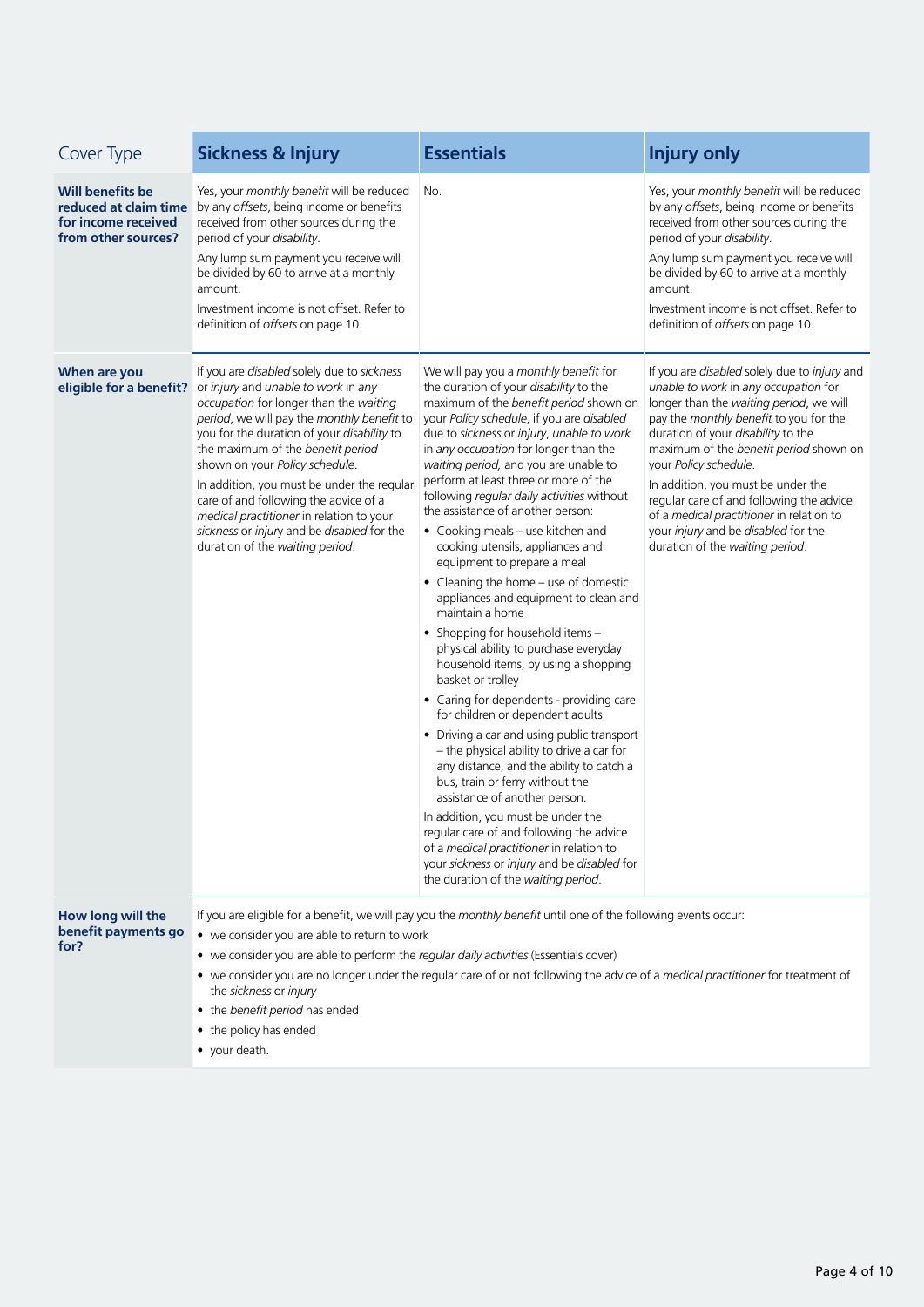## Applying for Ezicover Income Protection

This policy is only available to Australian citizens or those holding permanent resident status of Australia, who are residing in Australia on a permanent basis, aged from 19 to 60 and receiving this PDS (including electronically) within Australia. You can apply for cover online or by calling us on 1800 394 268.

Ezicover Income Protection has three *cover types*:

- Sickness & Injury
- Essentials
- Injury only

The type of cover you may be eligible for depends on your employment status, occupation, income, health and lifestyle circumstances at the time of application.

When applying for Ezicover Income Protection, if you are permanently employed and working more than 20 hours per week, or self-employed or a contractor for more than 12 months in the same business or occupation, the cover you are applying for will be Sickness & Injury.

If the above doesn't sound like you, you can apply for Essentials cover. This cover is available to homemakers, someone not in gainful employment, in casual employment, working less than 20 hours per week or if you are self-employed or a contractor for less than 12 months in the same business or occupation.

If you have a medical condition that makes it difficult for us to offer you Sickness & Injury, we may be able to offer you Injury only cover at a lower cost.

## How does the waiting period work?

You must be *disabled* for the duration of the *waiting period* as shown on your *Policy schedule* before any benefit is payable. We will pay the benefit monthly, with the first payment due to you fifteen (15) days after the *waiting period* ends. Any part-payment will be calculated on the basis of one thirtieth (1/30) of the benefit amount for each day that you are entitled to a benefit.

We will only pay one benefit at any one time, regardless of the number of events (*sickness* or *injury*) leading to *disability*.

If you return to work for no more than 5 consecutive days during the *waiting period* but then become *unable to work* again, the *waiting period* will not start again. We will simply extend the *waiting period* by the number of days that you were able to work.

## Important features of Ezicover Income Protection

#### **Waiver of waiting period and lump sum payout for Cancer, Stroke or Heart attack**

If you have Sickness & Injury cover and you are diagnosed with one of the three common critical illnesses, *Cancer*, *Stroke* or *Heart attack* as defined on pages 9 and 10, we will waive the *waiting period* and provide you with a lump sum in advance, equal to three times the *monthly benefit*. We will also waive the requirement of ongoing claim forms for the period of 3 months so you can focus on your recovery and have one less thing to worry about. After three months, if you are still eligible to claim, the standard claims process will be applicable and you will be paid a *monthly benefit* if you are eligible.

#### **Return to work benefit**

After a period of being on claim, when you are ready to return to work and stop receiving claim benefits, we will make a one-time payment to you of \$500. This payment is intended to help you meet the costs of returning to work such as improvements at work, physiotherapy, purchase of medical equipment, gym membership, etc. This payment will only apply on new claims and not recurring claims. Return to work benefit is not applicable to Essentials cover.

#### **Premium holiday**

During a period of financial hardship or a change in circumstance, for example if you take extended leave, a premium holiday allows you to put your cover on hold for 3, 6, 9 or 12 months. By putting your cover on hold, you can temporarily stop your cover and *premium* payment until you expect your situation to improve.

How Premium holiday works:

- You can request a Premium holiday after your policy has been in force for at least 12 months
- A Premium holiday can only be requested for a 3, 6, 9 or 12 month period, subject to a maximum of 12 months for the duration of the policy.
- The Premium holiday will start from the next unpaid premium due date
- During the Premium holiday (from the Premium holiday start date until the Premium holiday end date) the policy is not in force and no cover is provided
- When the Premium holiday period ends, your cover is reinstated if we receive the requested *premium* within 30 days of the next *premium* due date
- Reductions to the Premium holiday period can be made with our approval, subject to a minimum reduction of 4 months
- If you have reduced your Premium holiday period, then at the end of the changed Premium holiday period, no cover is provided for an event which occurs or is apparent (through diagnosis, circumstances or symptoms which could lead to a claim) during the first 90 days after the changed Premium holiday period.

#### **Reducing income feature**

If you experience monetary strain or feel your situation requires a reduction of the existing level of cover, for example while on maternity leave or leave without pay, or a temporary reduction in income, you can elect to reduce your cover level for a period of 3, 6, 9 or 12 months. With this feature, you can temporarily reduce your cover and *premium* payment but continue to remain protected, albeit with your selected lower cover level.

How Reducing income works:

- You can request a Reducing income period after your policy has been in force for at least 12 months
- Reducing income feature can only be requested for a 3, 6, 9 or 12 month period, subject to a maximum of 12 months for the duration of the policy
- The Reducing income period will start from the next unpaid *premium* due date
- During the Reducing income period your cover will be reduced to a level nominated by you, to a minimum of \$1000 *monthly sum insured*.
- When the Reducing income period ends, your previous level of cover is reinstated if we receive the requested *premium* within 30 days of the next *premium* due date
- We can only vary the *monthly sum insured*. *Benefit period* and *waiting period* will remain unchanged
- Changes to Reducing income period can be made with our approval, subject to a minimum period of 4 months
- If you have varied your Reducing income period, the reduced *monthly sum insured* level of cover will apply to any insured event which occurs or is apparent (through diagnosis, circumstances or symptoms which could lead to a claim) in the first 90 days after a changed Reducing income period end date
- The Reducing income feature is not available for Essentials cover.

#### **Waiver of premium**

While we are paying you a *monthly benefit*, we will waive your insurance *premiums*. This means during any period when the *monthly benefit* is payable, all *premiums* payable will be waived or refunded. Furthermore, if you are eligible for a claim payment, we will refund the *premiums* you have paid during for the *waiting period* if we receive your completed claim form within 30 days from the date of *disability*.

#### **Inflation protection option**

If you are concerned about increases in the cost of living, you can choose to have your benefit increased in line with the official *Consumer Price Index (CPI)*  to a maximum of 3% per annum. Selecting this option means your cover is increased every year and your *premiums* will reflect this increase in cover. It's important to consider your *cover type* and whether your income also increases annually, as your income will be verified at claim time.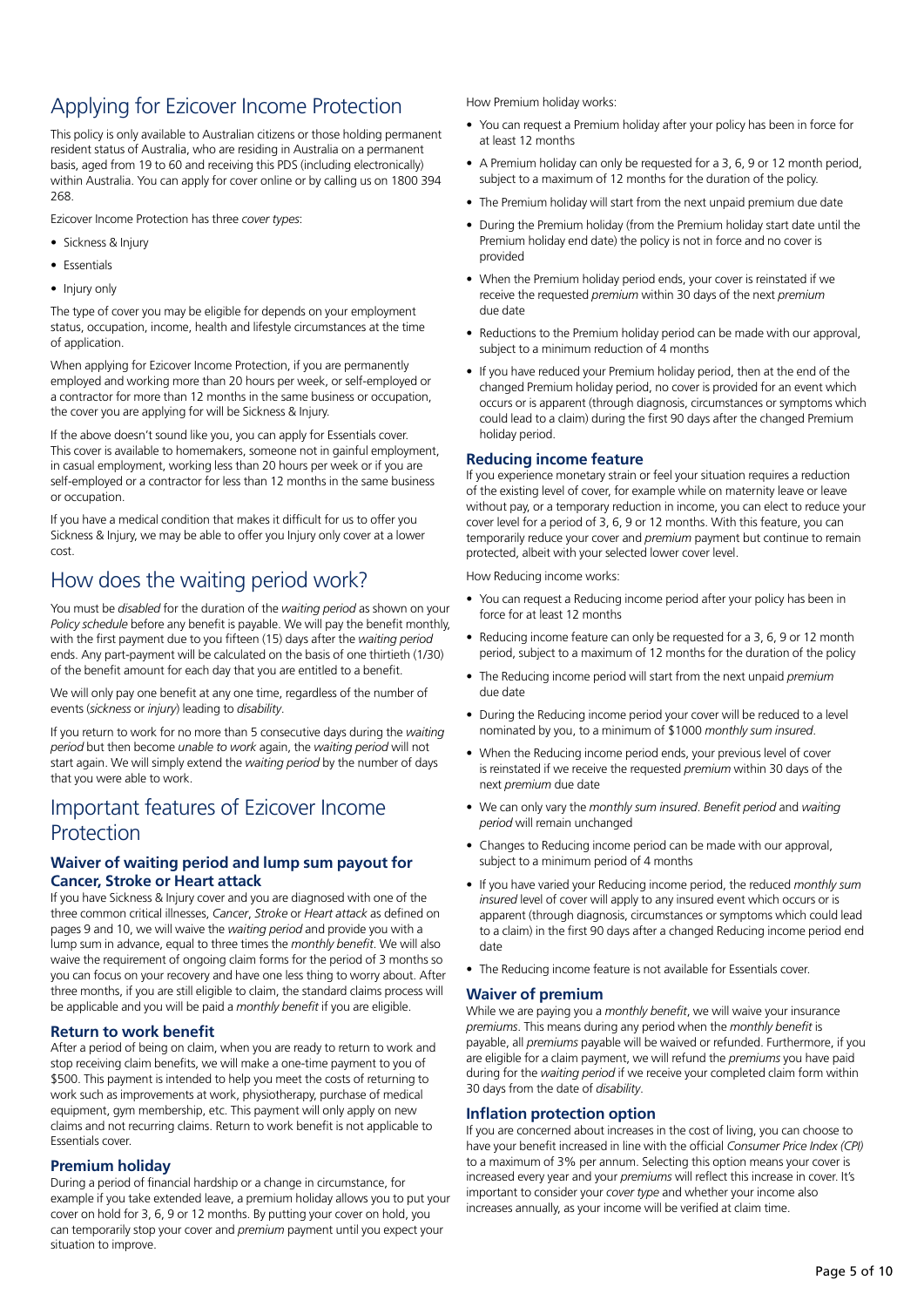You can select whether you receive annual offers for increases in your cover amount at application stage.

If you have selected the Inflation protection option and the indexation increase would mean that your *monthly sum insured* exceeds 75% of your *annual income* you can opt out of Inflation protection at anytime to avoid being over-insured.

#### **Guaranteed to continue**

If you meet your obligations, including paying your *premium* when due, your policy cannot be cancelled by Zurich.

## What is the cost of cover?

#### **Premiums and charges**

The *premium* or cost of your cover will depend upon -

- your amount of cover (generally the higher the *monthly benefit*, the higher the *premium*)
- your age (*premiums* generally increase each year in line with age)
- your gender
- your smoking status (*premiums* are higher for smokers; non-smokers are those who have not smoked tobacco, cigarettes, e-cigarettes, nicotine replacement, or any other substance for the last 12 months)
- your occupation (*premiums* are higher for occupations with greater manual duties or higher occupational risk)
- your health (*premiums* may have an additional loading for individual health risk)
- your pastimes (*premiums* are higher for hazardous pastimes)
- the *benefit period* (the longer the *benefit period*, the higher the *premium*)
- the *waiting period* (the shorter the *waiting period*, the higher the *premium*)
- any stamp duty charged by State governments or taxes levied by State or Federal governments.

#### **Premium rates are not guaranteed**

*Premium* rates are not guaranteed and can change from time to time. Any change, however, will affect all policies, not just an individual policy. We will notify you of any changes to *premium* rates at least 30 days prior to the change taking effect. The *premium* payable from the start of your policy is shown on your *Policy schedule*, and will not change before the first *policy anniversary*.

Should changes in the law result in changes to or additional taxes or imposts in relation to your policy, these amounts may be added to your policy.

#### **Choice of payment options**

*Premiums* must be paid by the due date to keep your cover inforce. *Premium* payment options are set out in the table below. Direct Debits from your financial institution may incur an additional fee. Any overpayment of *premium* will be retained by Zurich unless it exceeds \$5.

|                                            | first year | monthly | yearly |
|--------------------------------------------|------------|---------|--------|
| cheque                                     | ×          |         |        |
| direct debit<br>(bank account/credit card) |            |         |        |
| <b>BPay</b>                                |            |         |        |

#### **Commission**

If this product has been referred to you by a Referrer, they may receive a payment of 20% (plus GST) of each premium paid. We pay these amounts out of your premium payments – they are not additional amounts you have to pay.

## Are there any discounts?

#### **Multipolicy discount of 5%**

We offer you a Multipolicy discount of 5% on your Ezicover Income Protection policy for an additional Ezicover policy you buy and/or continue to hold along with your Ezicover Income Protection. The other policy may be one of the following: Ezicover Life insurance, Ezicover MyLife, Ezicover Funeral Advantage or Ezicover Accidental Death.

#### **First month's cover is free**

With Ezicover Income Protection your first month's cover is free, meaning no *premiums* are payable for the period of one month from the start date of your policy.

#### **Premium frequency discount**

If you pay the *premium* on your policy as an annual payment, it will reduce the administrative expenses for your policy. This reduction in administrative costs will be passed on to you as a 5.7% discount on your total yearly *premium*, thus making your cover more affordable.

### Taxation

Generally, the *premiums* you pay for your policy can be claimed as a tax deduction by both employees and self-employed people. Every year Zurich will tell you the amount of *premium* you have paid during the previous financial year. Generally any income benefit you receive from your policy while on claim must be included in your tax return and may be taxed at your applicable marginal income tax rate. This information is a guide only and is based on current taxation laws, their continuation and their interpretation. For information about your individual circumstances, contact your tax professional.

## When does cover begin and end?

#### **When cover begins**

Your cover begins when we accept your application and issue you a *Policy schedule* and Policy document. This sets out the terms and conditions of your cover. Your *Policy schedule* outlines the start date and the specific details of your particular cover. These are important documents and should be read carefully. Please keep them in a safe place because you will need them to make a claim.

Each year Zurich will send you an annual statement stating your new *premium* amount and, where applicable, an offer to increase your level of cover in line with the increase in the CPI.

#### **When does your policy end?**

Your policy ends on the first of any of the following events to occur:

- the *policy anniversary* following your 65<sup>th</sup> birthday
- the non-payment of any *premium* within 30 days of its due date
- on receipt of your written notification to terminate the policy
- your death.

#### **Changes to the policy**

You must submit a written request if you want to make a change to the policy. In order to consider your request, we may ask for further information. If we agree, we will confirm any changes in writing. Only an authorised member of our staff can agree to change or waive any condition of the policy.

#### **Changing your cover**

You can apply at any time to -

- increase or decrease cover
- change your smoking status from smoker to non-smoker
- change the *waiting period* (Sickness & Injury and Injury only *cover types* only)
- opt in or out of Inflation protection
- request a Premium holiday or Reducing income feature
- change a *benefit period*
- reinstate cover after cover has lapsed subject to approval.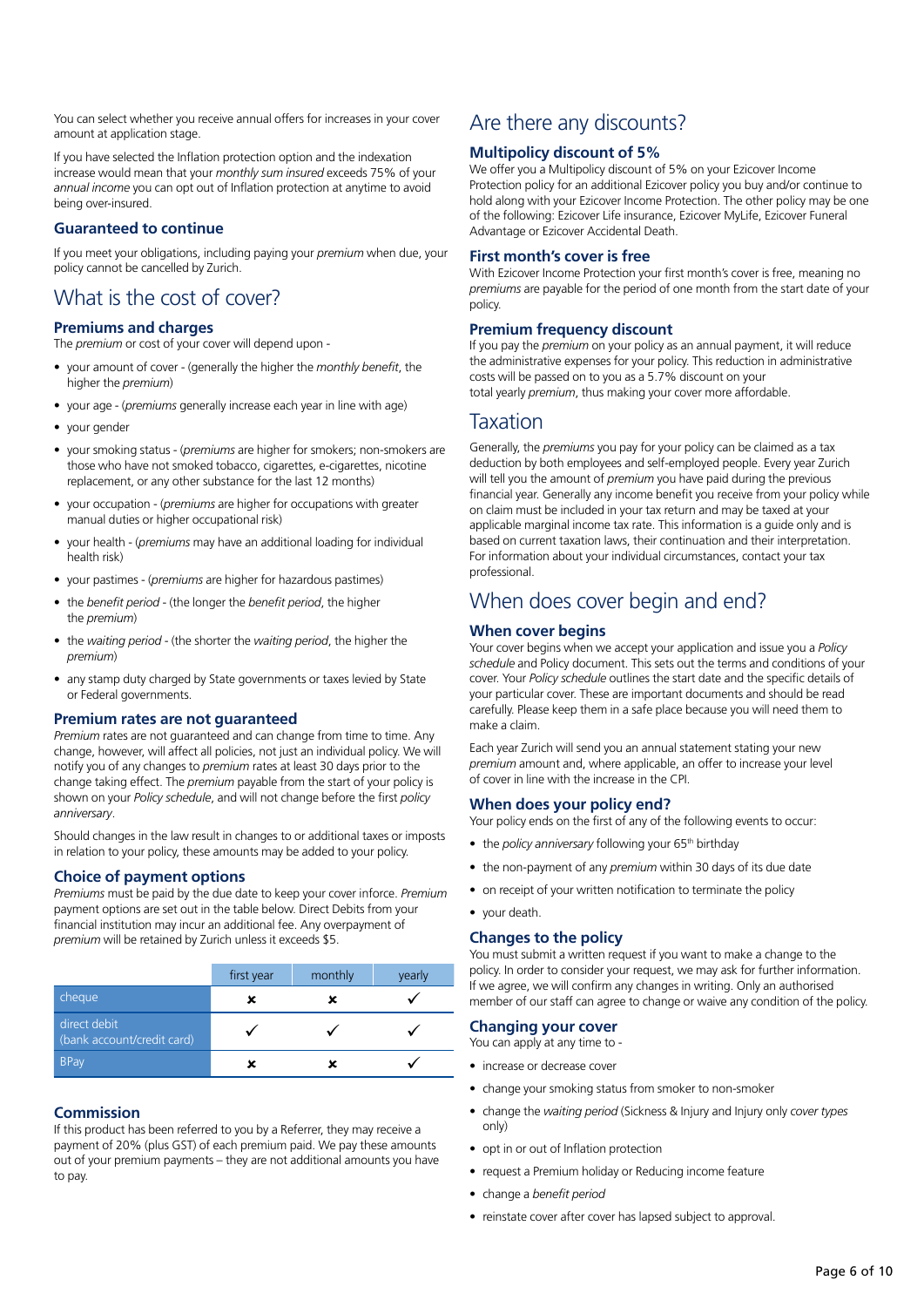#### **Cooling off period**

If after receiving your Policy document you wish to cancel for any reason, you have 30 days to do so. Any *premiums* or charges paid will be fully refunded. To cancel please advise Zurich in writing and return your Policy document and *Policy schedule*.

You cannot cancel the policy and receive a refund if you exercise any rights in relation to your policy (for example, you make a claim) before the 30 day period has elapsed. You also cannot make a claim after cancelling your cover.

### Exclusions, what you are not covered for?

We will not pay a benefit or claim if your *disablement* occurs as a direct or indirect result of:

- a *mental health disorder*
- an intentional self-inflicted act or attempted suicide
- *uncomplicated pregnancy or childbirth*
- unemployment for reasons other than *sickness* or *injury*
- an act of war, whether declared or not
- your committing, being involved in or attempting to commit, a criminal offence or the use of illegal illicit substances
- you being incarcerated or lawfully detained
- elective surgery (including cosmetic surgery) unless you are *disabled* for more than 90 days
- *Cancer*, *Stroke* or *Heart attack* in the first 90 days of the start or reinstatement of the policy
- any *sickness* or *injury* which is the direct or indirect result of elective or donor transplant surgery within six months of the start or reinstatement of the policy
- events occurring during travel in countries outside Australia, if the Australian government has advised against travel to that country at the time of starting the trip
- any other condition/exclusion agreed with you at time of application, specifically noted on your *Policy schedule.*

## Are there any significant risks?

There are certain risks associated with holding an Ezicover Income Protection policy:

- if *premiums* are not paid when due, the policy will lapse meaning your cover ends and you cannot make a claim
- if you do not comply with your duty of disclosure, we may not pay your claim, pay only a portion of your claim or cancel your cover. See the section 'Your duty of disclosure' on page 8.

• the level of cover you select is important as it may not be sufficient to provide adequate cover for your circumstances.

## What if you don't pay your premium?

We can cancel your policy if a *premium* remains unpaid for 30 days after it was due. This means you will not be covered and you cannot make a claim.

### How do you make a claim?

We understand that if you need to make a claim, you and your family may be going through a difficult time. Every claim is handled promptly and with sensitivity, ensuring all genuine claims are paid as quickly as possible. Our claims process is set out in the diagram below.

#### **24 hour world wide cover**

The policy provides you with cover 24 hours a day, seven days a week worldwide, with the exception of countries where the Australian government has advised against travel to that country. If you are claiming while overseas, we will require you to have a medical examination in Australia or in another country by a doctor nominated or approved by us. The maximum *benefit period* we will pay while you remain overseas is 3 months.

#### **Recurrent disability period**

If within twelve months of the end of a claim, you suffer from the same or related *sickness* or *injury* which caused your initial claim, the recurrence will be treated as a continuation of the original claim and we will waive the *waiting period*. Every recurrence for the same or related event (*sickness* or *injury*) will count toward your total *benefit period* entitlement. If already paid, the Waiver of waiting period or Return to work benefit will not be paid again. All benefits cease at the end of the *benefit period*.

### Additional information about Ezicover

#### **Residency and compliance with laws**

This policy is designed for people who are resident in Australia. If you move to another country outside of Australia you may no longer be eligible to make payments into your policy. The local laws and regulations of the jurisdiction to which you move may affect our ability to continue to service your policy in accordance with its terms and conditions. You need to tell us of any planned change in residency before the change happens.

We and other companies within the worldwide Zurich group of companies have obligations under Australian and foreign laws. Regardless of any other policy terms and conditions, we reserve the right to take any action (or not take any action) which could place us or another company within the group at risk of breaching Australian laws or laws in any other country.

All financial transactions, including acceptance of *premium* payments, claim payments and other reimbursements, are subject to compliance with applicable trade or economic sanctions laws and regulations. We reserve the right not to provide any service or benefit under this policy to you or any other

## Our claims process



\*Supporting documentation includes:

- the *Policy schedule*;
- proof of claimable event or condition and when it occurred;
- evidence that any surgical procedure was medically necessary;
- proof of *pre-disability income*;
- supporting evidence from appropriate specialist *medical practitioners*;
- proof of your age.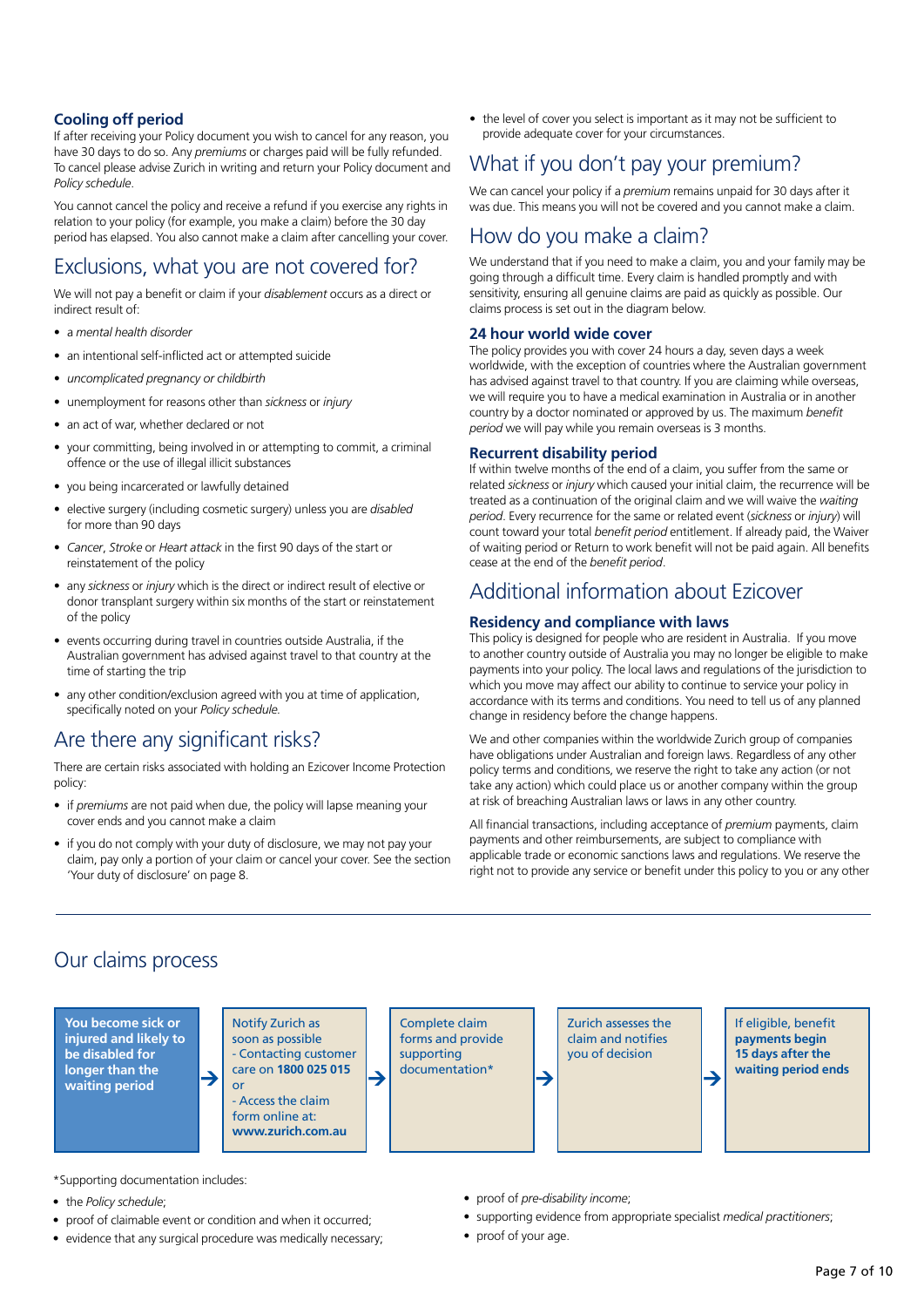## Examples for calculating your benefit

| Cover type           | Monthly sum insured Pre-disability income<br>on Policy schedule |                   | <b>Offsets – Other</b><br>income received?        | <b>Calculation</b>                                          | Payable monthly<br>benefit          |
|----------------------|-----------------------------------------------------------------|-------------------|---------------------------------------------------|-------------------------------------------------------------|-------------------------------------|
| Sickness<br>& Injury | \$5,625                                                         | \$7,500 per month | Income from other<br>source of \$500 per<br>month | 75% of pre-disability<br><i>income</i> minus any<br>offsets | 75% x \$7,500 - \$500<br>$= $5.125$ |
| <b>Essentials</b>    | \$2,000                                                         | n/a               | n/a                                               | Benefit equals monthly<br>sum insured                       | \$2,000                             |

party if we determine this places us at risk of violating applicable trade or economic sanctions laws or regulations. We may terminate the policy if we consider you or any person entitled to receive benefits under the policy as sanctioned persons, or you conduct an activity which is sanctioned, according to trade or economic sanctions laws and regulations.

#### **If you have a complaint about your policy**

Please contact us. We acknowledge all complaints within 5 days and we aim to resolve your complaint within 45 days (or up to 90 days if you agree). If you are not satisfied with our response or we haven't resolved the complaint within 45 days (or any extended period you approve) you can raise the matter with the Financial Ombudsman Service Limited, GPO Box 3, Melbourne, VIC 3001. The telephone number is 1300 780 808, or email info@fos.org.au.

#### **Your duty of disclosure**

Before you enter into a life insurance contract, you have a duty to tell us anything that you know, or could reasonably be expected to know, may affect our decision to insure you and on what terms.

You have this duty until we agree to insure you.

You have the same duty before you extend, vary or reinstate the contract.

You do not need to tell us anything that:

- reduces the risk we insure you for; or
- is common knowledge; or
- we know or should know as an insurer; or
- we waive your duty to tell us about.

If the insurance is for the life of another person and that person does not tell us everything he or she should have, this may be treated as a failure by you to tell us something that you must tell us.

#### **If you do not tell us something**

In exercising the following rights, we may consider whether different types of cover can constitute separate contracts of life insurance. If they do, we may apply the following rights separately to each type of cover.

If you do not tell us anything you are required to, and we would not have insured you if you had told us, we may avoid the contract within 3 years of entering into it.

If we choose not to avoid the contract, we may, at any time, reduce the amount you have been insured for. This would be worked out using a formula that takes into account the premium that would have been payable if you had told us everything you should have.

If we choose not to avoid the contract or reduce the amount you have been insured for, we may, at any time vary the contract in a way that places us in the same position we would have been in if you had told us everything you should have.

If your failure to tell us is fraudulent, we may refuse to pay a claim and treat the contract as if it never existed.

#### **Your privacy**

Zurich collects your personal information (including sensitive information) to assess your application, administer your policy and enhance customer service or products ('purposes'). If you do not provide all information requested, we may not be able to issue or administer your policy. We may disclose your information, where relevant for the purposes, to affiliates of the Zurich Insurance Group Ltd, other insurers and reinsurers, our service providers, our business alliance partners or as required by law within Australia or overseas. These laws include the Australian Securities and Investment Commissions Act 2001, Corporations Act 2001, Insurance Contracts Act 1984, Life Insurance Act 1995, Anti Money Laundering and Counter Terrorism Financing Act 2006 and Income Tax Assessment Act 1997, as those acts are amended and any associated regulations. From time to time other acts may require, or authorise us to collect your personal information.

We may collect information about you from third parties to assess a claim. We may use personal information (but not sensitive information) collected about you to notify you of other products and services we offer. If you do not want your personal information to be used in this way, please contact us. For further information on the service providers and business partners that we may disclose your information to, a list of countries in which recipients of your information are likely to be located, details of how you can access or correct the information we hold about you or make a complaint, please refer to the Zurich Privacy Policy, available at www.zurich.com.au or contact us on 132 687.

#### **Direct debit request service agreement**

The Account Holder (ie. you or the person whose account is used to pay the premiums) needs to agree to the Direct Debit Request Service Agreement which sets out the terms and conditions on which the Account Holder has authorised Zurich to debit money from their account, and the obligations of Zurich and the Account Holder under this Agreement. This information will be forwarded with your Policy document, and can also be found at www.zurich. com.au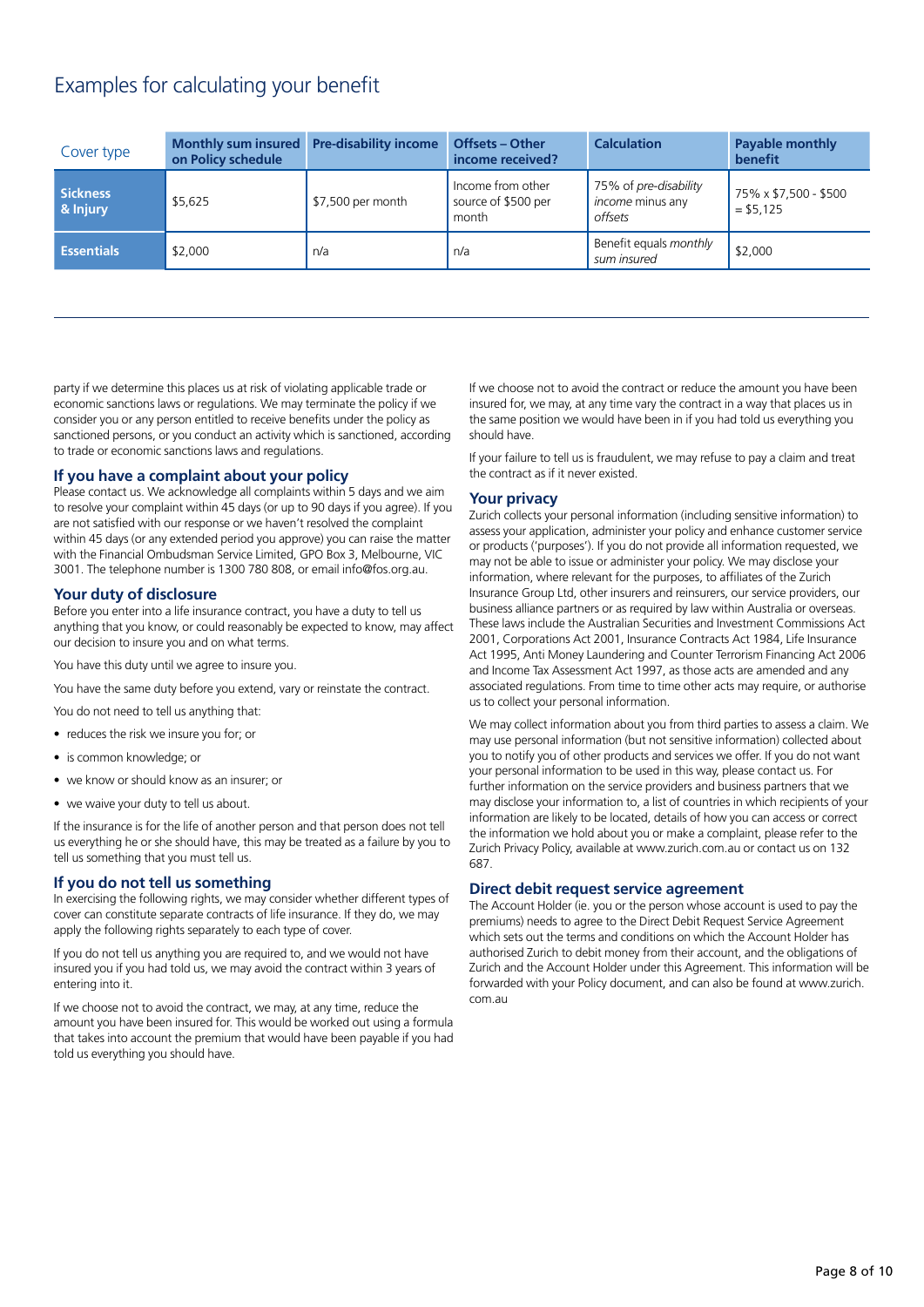## Defined terms

annual income is different based on whether you are self employed or not. It consists of the income earned through personal exertion and:

- if you do not directly or indirectly own all or part of the business or professional practice from which you earn your regular income: "annual income" means the salary, wages, fees, regular commissions, regular bonuses and other income earned from personal exertion by you, plus the value of any company benefits received by you (for example superannuation contributions or a company car), less any deductions for expenses directly incurred in earning this income; or
- if you do directly or indirectly own all or part of the business or professional practice from which you earn your regular income: "annual income" means the revenue generated by your business as a result of your personal exertion, plus income earned by you from any other source as a result of personal exertion, less eligible business expenses.

any occupation means any occupation you are suited to by reason of your education, training or experience.

benefit period is the maximum total length of time that we will pay a *monthly benefit*, when you suffer from the same or related *sickness* or *injury*  during the life of the policy (this includes all periods of *disability* for the same or related *sickness* or *injury*). The *benefit period* is shown on your *Policy schedule*.

cover type, cover types means either Sickness and Injury cover, Essentials cover or Injury only cover, as shown on the *Policy schedule*.

Cancer means the presence of a malignant tumour, including leukaemia, malignant lymphoma and other haemopoietic malignancies.

The tumour must be confirmed by histological examination and:

- you must require major interventionist therapy including surgery, radiotherapy, chemotherapy, biological response modifiers or any other major treatment; or
- the tumour must be sufficiently advanced such that major interventionist therapy is no longer recommended.

The following cancers are specifically excluded from this definition:

- chronic lymphocytic leukaemia less than RAI Stage 1:
- all cancers described as carcinoma in situ. Carcinoma in situ of the breast is covered only if it requires:
- the removal of the entire breast; or
- breast conserving surgery and radiotherapy; or
- breast conserving surgery and chemotherapy (chemotherapy means the use of drugs specifically designed to kill or destroy cancer cells).

Carcinoma in situ of the breast treated by breast conserving surgery and other forms of adjuvant systemic therapy, including endocrine manipulation therapy, hormonal manipulation therapy or non-endocrine adjuvant therapy, is not covered;

- skin cancers unless:
- they have metastasised to other organs; or
- the tumour is a malignant melanoma of Clark Level 3 and above; or
- the tumour is a malignant melanoma with invasion greater than 1mm thickness; or
- the tumour is a malignant melanoma where melanoma is showing signs of ulceration as determined by histological examination;
- prostate cancers diagnosed as T1 with a Gleason score of 5 or less, unless major interventionist therapy is performed.

Consumer Price Index or CPI means the Consumer Price Index for "Weighted Average of Eight Capital Cities Index" as published by the Australian Bureau of Statistics (or, if that index ceases to be published or is substantially amended, such other appropriate index we will select), published for the quarter ending immediately prior to 3 months before the *policy anniversary*, over that published for the quarter ending immediately prior to 15 months before that *policy anniversary*.

#### disabled, disability or disablement means that:

- if you have Sickness and Injury cover, as shown on your *Policy schedule*, you are solely due to *sickness* or *injury* occurring after policy commencement, *unable to work*; or
- if you have Injury only cover, as shown on your *Policy schedule*, you are solely due to an *injury* occurring after policy commencement, *unable to work*; or
- if you have Essentials cover, as shown on your *Policy schedule*, you are solely due to *sickness* or *injury* occurring after policy commencement, *unable to work* and unable to perform at least three of the *regular daily activities*.

Heart attack means the death of a portion of the heart muscle as a result of inadequate blood supply to the relevant area. The diagnosis must be supported by diagnostic rise and/or fall of cardiac biomarkers with at least one value above the 99th percentile of the upper reference limit and at least one of the following:

- signs and symptoms of ischaemia consistent with myocardial infarction; or
- ECG changes indicative of new ischaemia (new ST-T changes or new left bundle branch block [LBBB]); or
- development of pathological Q waves in the ECG; or
- imaging evidence of new loss of viable myocardium or new regional wall motion abnormality.

If the above tests are inconclusive or our noted diagnostic techniques are impractical to apply or have been superseded, we will consider other appropriate and medically recognised tests. A rise in biological markers as a result of an elective percutaneous procedure for coronary artery disease is excluded. Also excluded are other acute coronary syndromes including but not limited to angina pectoris.

injury means bodily injury caused by accidental, violent, external and visible means, inflicted after the policy begins and while the policy is in force.

life insured means the person named as the life insured on your *Policy schedule*.

medical practitioner means a medical practitioner legally qualified and registered to practise in Australia or New Zealand or a medical practitioner legally qualified and registered to practise in another country approved by us, but does not include the policy owner, the *life insured* or a relative, business partner or employee of the policy owner or *life insured*. Medical practitioners do not include other paramedical professionals such as chiropractors, physiotherapists or naturopaths.

mental health disorder is any disorder classified in the Diagnostic and Statistical Manual of Mental Disorders published by the American Psychiatric Association which is current at the start of the period of *disability* (or such replacement or successor publication or if none then such comparable publication as selected by us).

Such mental health disorders include, but are not limited to, stress (including post traumatic stress disorder), physical symptoms of a psychiatric illness, anxiety, depression, psychoneurotic, psychotic, personality, emotional or behavioral disorders or disorders related to substance abuse and dependency which includes alcohol, drug and chemical abuse dependency. A mental health disorder does not include dementia (except where the dementia is related to any substance abuse or dependency) and Alzheimer's Disease.

monthly benefit is the maximum monthly amount you are eligible to receive under this policy and is based on your *cover type*. The monthly benefit is equal to:

- if you have either Sickness and Injury Cover or Injury only cover, as shown on your *Policy schedule*, the lesser of:
- the *monthly sum insured* and
- 75% of your *pre-disability income*,
- reduced by any amount of *offsets* applicable; or
- if you have Essentials cover, as shown on your *Policy schedule*, the *monthly sum insured*,

monthly sum insured means the amount shown as the monthly sum insured on your *Policy schedule*, and if applicable, increased by the Inflation protection option or reduced by any Reducing income feature selected.